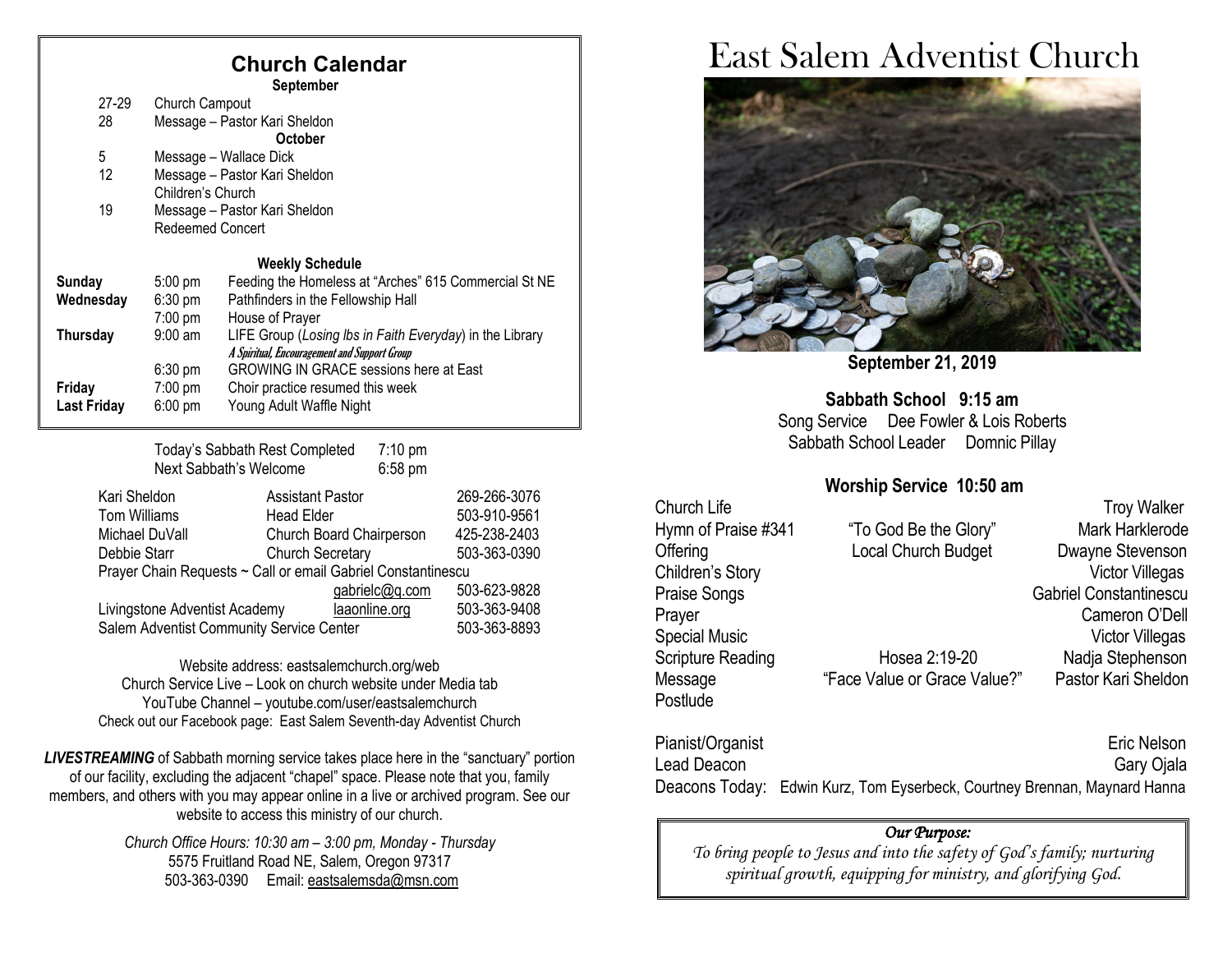| <b>ADULT SABBATH SCHOOL CLASSES</b>                                |                                                    |                         |  |  |  |  |  |
|--------------------------------------------------------------------|----------------------------------------------------|-------------------------|--|--|--|--|--|
| Begin about 9:45 am following the 9:15 am program in the Sanctuary |                                                    |                         |  |  |  |  |  |
| Sanctuary                                                          | "Quarterly" Bible Study * Livestreamed Jerry Magee |                         |  |  |  |  |  |
| Chapel                                                             | "Quarterly" Bible Study"                           | <b>Udene Allen</b>      |  |  |  |  |  |
| Library                                                            | Acts of the Apostles                               | <b>Gene Starr</b>       |  |  |  |  |  |
| Fellowship Hall                                                    | Family Life Circle                                 | Duane Chrowl, Dave Cutz |  |  |  |  |  |
| Room 3, North Hall                                                 | Young Adults                                       | <b>Tylor Watts</b>      |  |  |  |  |  |
| Lead Pastors Office                                                | 9:00-9:30 Praise and Prayer Time                   |                         |  |  |  |  |  |
| * The current "Quarterly" topic is "The Least of These"            |                                                    |                         |  |  |  |  |  |

PRAYER MINISTRY: Livingstone Adventist Academy, Robertson family, Nelson family, Gary & Debbie Malone, Corey Bronson, Lynn Chrowl, Don Trout, Charles & Jennie Roddy, Evie Dunham, Wayne & Billie Amende, Kathleen Walter, Carol Silcox, Marie Cook, Bill Fisher Jr. qualifies for a kidney transplant and needs a donor, Cheryl Young and her family, Advisory Committee for the additional Pastor.

**WELCOME** We are happy you are here. God bless you! "I am the gate; whoever enters through me will be saved." John 10:9 NIV

#### **ANNOUNCEMENTS**

**SABBATH SCHOOL** Next week the Adult Sabbath Schools will start at 9:30 am due to the church campout. Acts of the Apostles in the Library, Family Life Circle in the Fellowship Hall, and Young Adults in Room 3 of the North Hall have been cancelled for next week.

**THANK YOU** A very special thank you for the many cards and condolences after the death of William Moreno. It has been so heartwarming to be remembered by our church family at East Salem. From Marjorie, the families of Jack and Marcy Culver, Bill and MaryAnn Moreno, and Lorna Moreno.

**GOLF TOURNAMENT** The 5<sup>th</sup> Annual Lion Pride Golf Tournament will be held September 22 at McNary Golf Club in Keizer. 100% of the net proceeds go directly to Livingstone Adventist Academy students who need assistance for tuition. The registration fee includes 18 holes of golf, a golf cart, and lunch which will be provided after the tournament. For more information, contact Pam Naylor at [pnaylor@laaonline.org](mailto:pnaylor@laaonline.org) or call the school office. Brochures available on the counter in the foyer.

**JAIME JORGE CONCERT** at Stayton Adventist Church next Thursday, September 26 at 7 pm. For more information, contact Stayton Adventist Church *503-769-5203*.

**OCTOBER CONCERT** "Redeemed" a gospel music group from the Caldwell and Nampa, Idaho Adventist churches, will be in concert here at East Salem October 19 at 5 pm. There will be no charge for the concert. A freewill offering will be taken to offset the group's travel expenses.

**ADVENTURES ASSEMBLE!** Is your child an Eager Beaver, Sunbeam or Helping Hand between the ages of 4 - 9? Good news! We are starting up an Adventurers Club soon! Adventurers is a great opportunity for your child to learn more about God through the world He created by incorporating Bible lessons, life lessons, and science. The East Salem Adventurer Club will assemble with the Pathfinders every Wednesday at 6:30 pm. We already have several kids signed up and many more interested. Come be part of the fun! Please contact Nick Stephenson at *503-999-2086* to learn more!

**LIVINGSTONE ADVENTIST ACADEMY** is looking for a professional cook to run their state-of-the-art kitchen. If interested, or for more information, contact the school at 503-363-9408.

**SALEM ADVENTIST COMMUNITY SERVICES** is looking for a new director. The interim director is resigning effective the end of October. If you are interested or would like more information, contact Gary Ojala *503-884-5324* or Marilyn Drake *503-505-3229*.

**HOMELESS MINISTRY** We feed about 100 people each week. For more information or ways to help, call Kevin Gray at *503-990-3874*. We feed the homeless on Sunday evenings at 5 pm at the Arches (615 Commercial St. NE)

**SABBATH WORSHIP MINISTRY** We are putting together the Sabbath Worship schedule for the October – December. We sent out a mass emailing to anyone who has been scheduled in the past year regarding the up-coming quarter. If you did not receive an email and would like to introduce Church Life, Offering, Prayer, or can help with Hymn of Praise or Praise Songs. Please contact Debbie Starr at eastsalemsda@msn.com.

#### **NEXT WEEK'S OFFERING** ~ Oregon Conference Youth Support

| <b>LOCAL CHURCH BUDGET SUPPORT AT A GLANCE</b>                                                           |        |            |           |  |  |
|----------------------------------------------------------------------------------------------------------|--------|------------|-----------|--|--|
|                                                                                                          |        | <b>MTD</b> | YTD       |  |  |
| FISCAL YEAR 1/1/19 - 12/31/19                                                                            |        | 9/14/2019  | 9/14/2019 |  |  |
| <b>Offerings Needed</b>                                                                                  |        | 18.625     | 167,625   |  |  |
| <b>Offerings Received</b>                                                                                |        | 7.642      | 138,011   |  |  |
| Period Over / (Short)                                                                                    | Totals | (10.983)   | (29, 614) |  |  |
| Tithe money does not fund the \$18,625 needed each month to operate our local church and its ministries. |        |            |           |  |  |